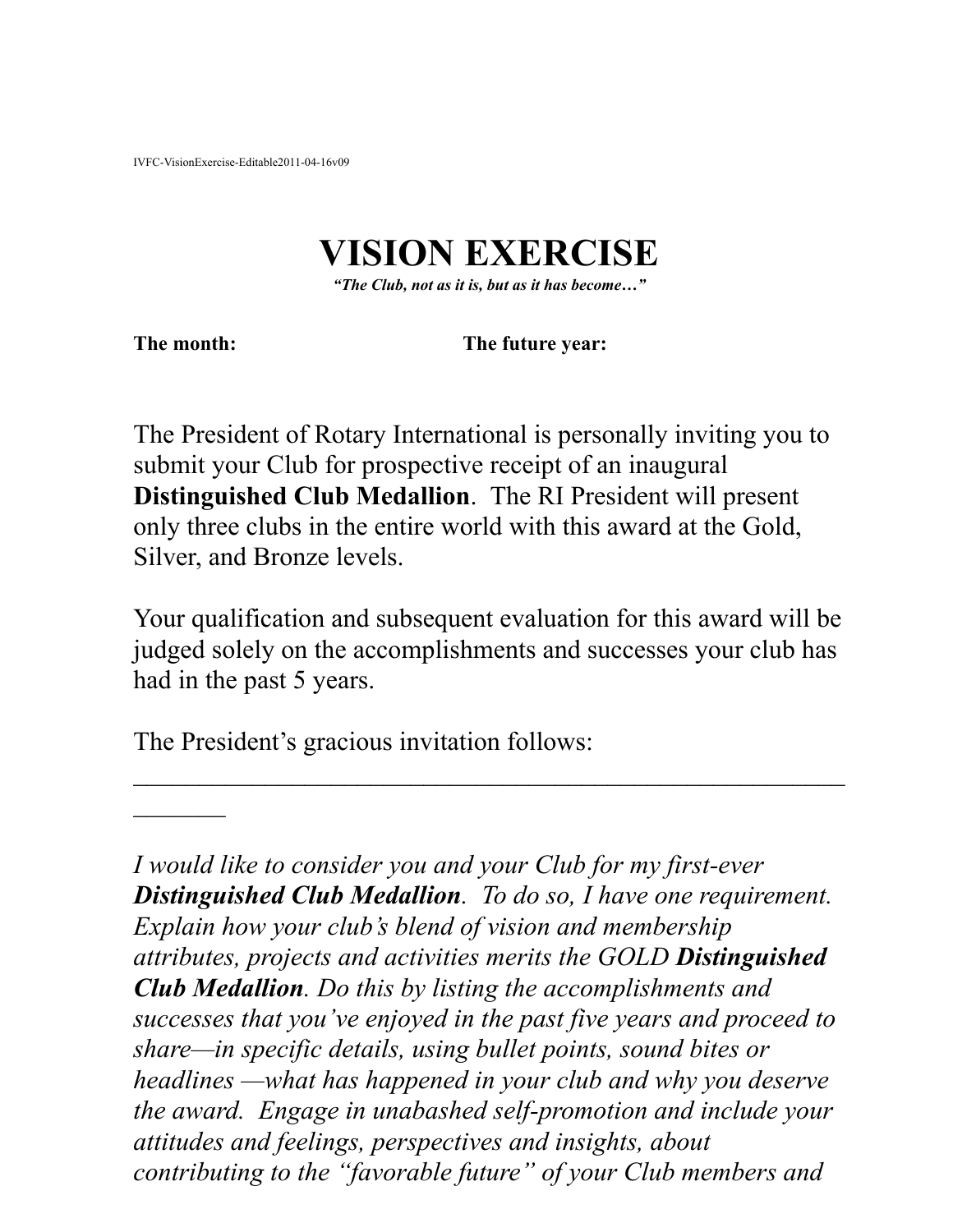*their community.*

 $\overline{\phantom{a}}$ 

*Remember not use words like "I will…", "I hope…", "I intend…", etc. Only share what you have actually accomplished, using action verbs. Place yourself fully in the future, looking back and reporting.*

You will now complete a letter to the President about these items within the next **15 minutes**. The letter is broken down into subparts, A through F, which can be filled out in the following exercise pages. Feel free to add more bullets as needed, and feel no pressure to supply responses for each bullet provided. Pace yourself to complete each letter item (even partially) in the allotted time.

Your letter begins with the following introduction (next page):

## *Dear President,*

*Our exceptional blend of vision and membership attributes, projects and activities merits the GOLD Distinguished Club Medallion because…*

A…because of the Vision we pursued. (*For example, What does your Club "Stand For" in your Community? Who are you now? What have you become? How is your club perceived in the community?)* If possible, avoid referring to specific programs at this time (i.e. Youth Exchange… you can list them later in this exercise).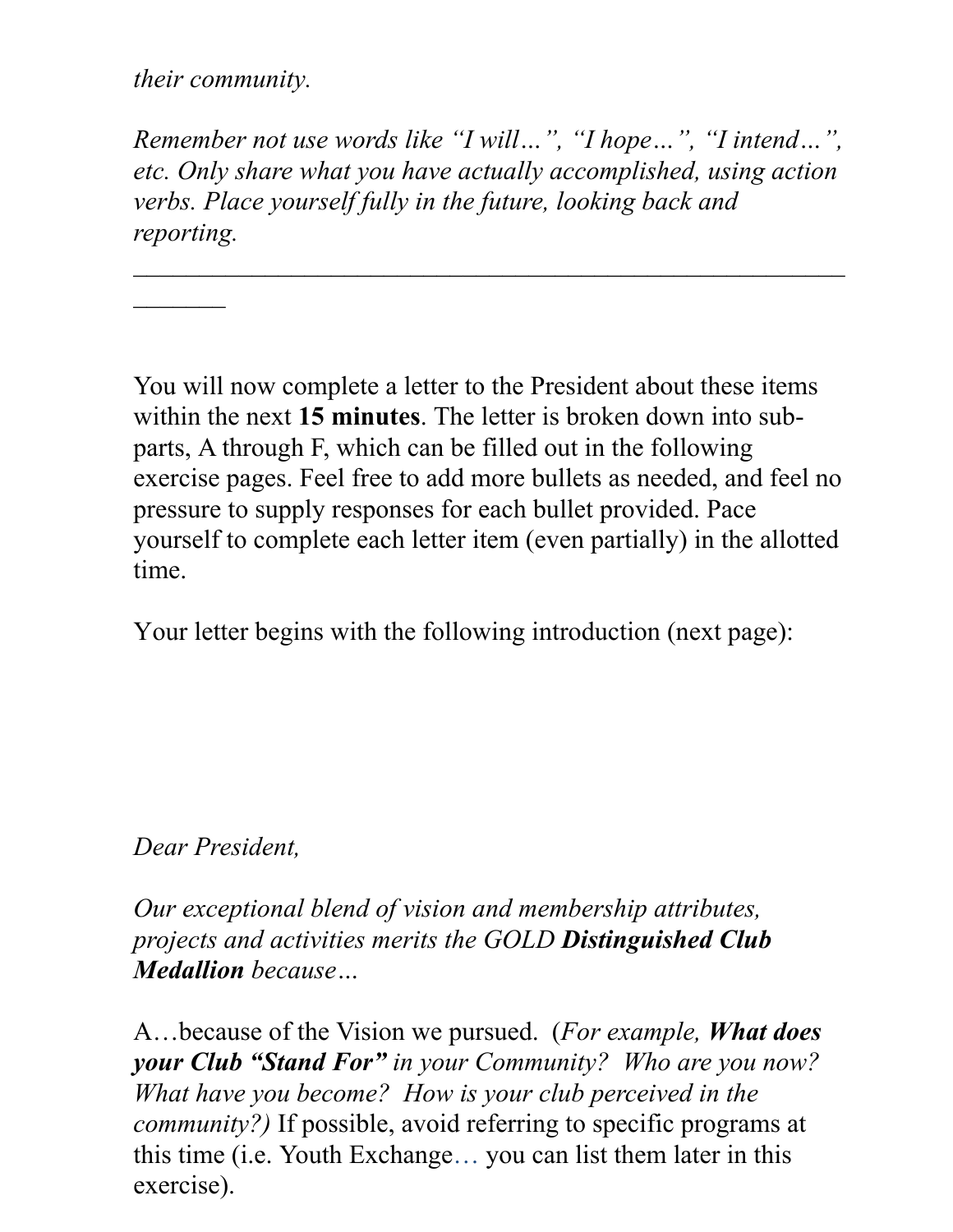B…because of our Club size and Attributes.

 $\bullet$ 

 $\bullet$ 

 $\bullet$ 

 $\bullet$ 

 $\bullet$ 

 $\bullet$ 

Number of members in your Club today  $=$ Number of members in your Club in  $1$  year  $=$ 

Our Attributes (*or, What are your characteristics, features, or demographics?)*

C…because of projects and activities we've undertaken in the following areas**.** *(For example, What have you accomplished in the following 4 areas?)*

1. In Club Administration, we… (*Club Service* considerations include focus on leadership development, weekly programs,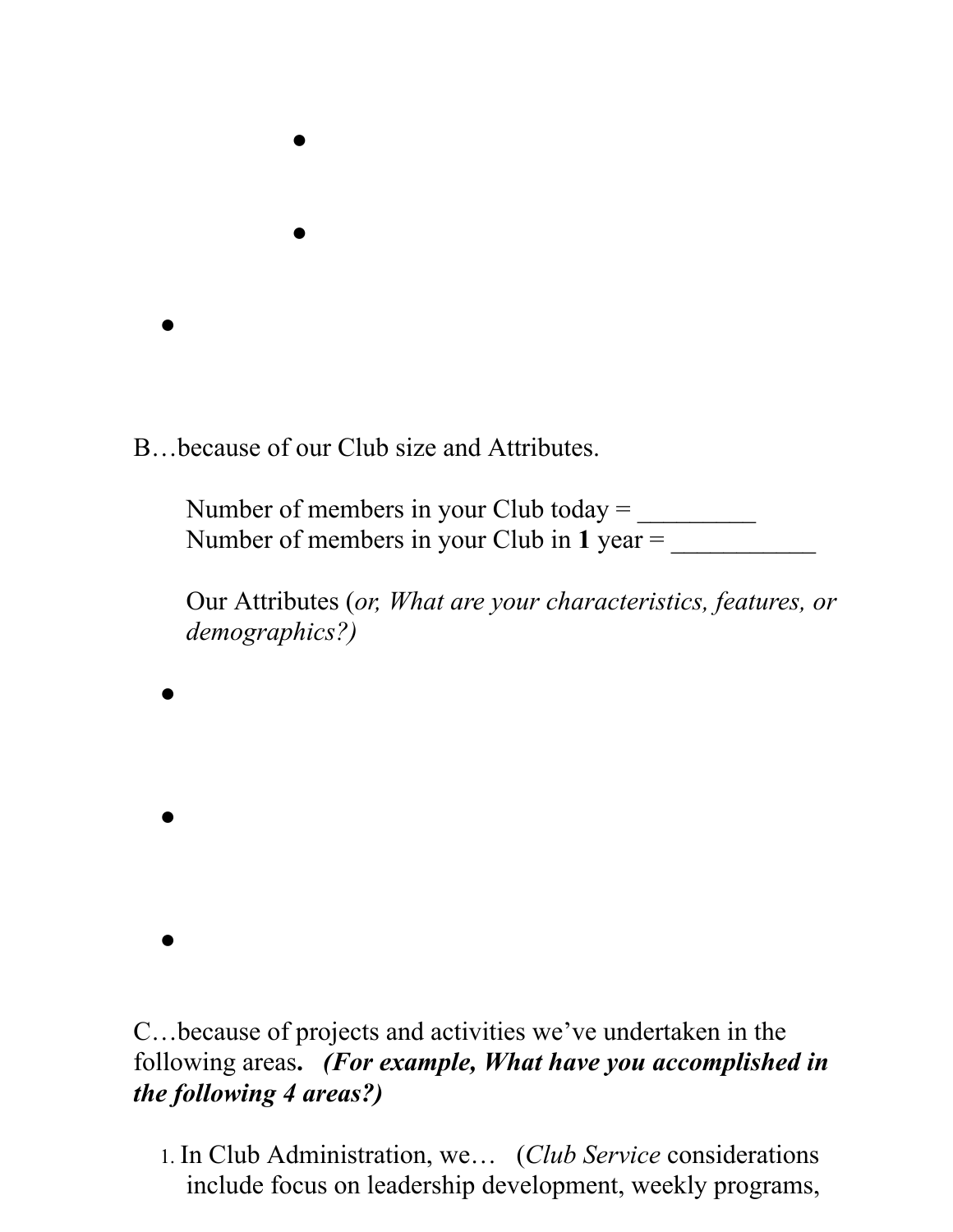fellowship, membership development / recruitment and retention, club newsletter and technology for internal communication, and fun $\odot$ )

- $\bullet$  $\bullet$  $\bullet$
- 2. In Vocational Service, we… (*Vocational Service* examples are Character Counts, STRIVE, 4-Way Test, Ethics program, mentoring or any other school related or community career programs.)
- $\bullet$

 $\bullet$ 

 $\bullet$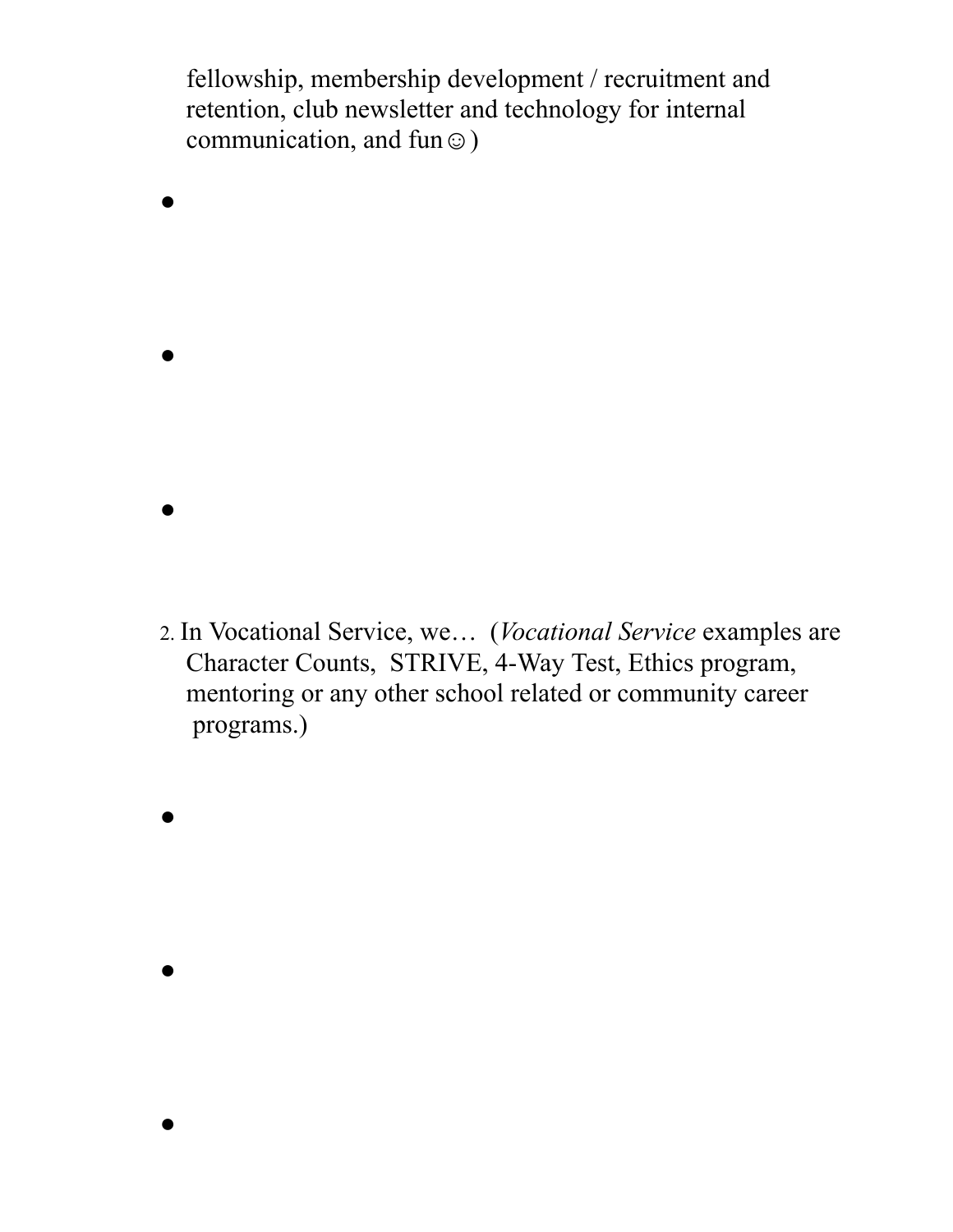3. In Community Service, we… (*Community Service* involves such things as community projects, highway cleanup, and immunization.

- $\bullet$ 4. In International Service, we… (*International Service* can support youth exchange, world community service grants, group study exchange, overseas projects, and scholar
	- programs.)
- $\bullet$

 $\bullet$ 

 $\bullet$ 

 $\bullet$ 

 $\bullet$ 

F…Because of our public image and awareness development, we... *(What methods do you use to communicate externally to the*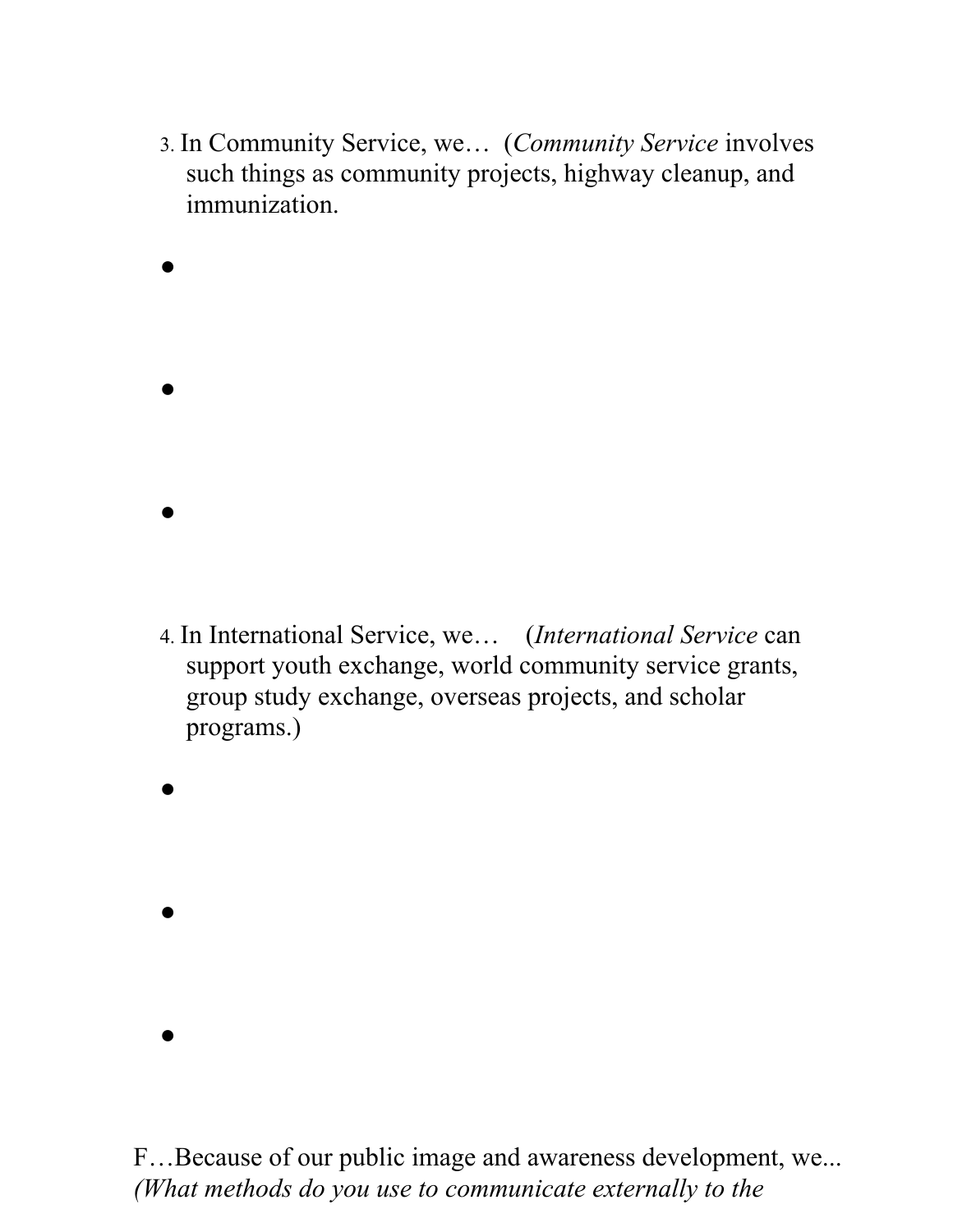*community? Examples are: website, newspaper, press releases, signage, brochures, etc. How are you promoting your club to the general public? How do you make the general public aware of projects and programs?)*

 $\bullet$  $\bullet$  $\bullet$ 

Signed: \_\_\_\_\_\_\_\_\_\_\_\_\_\_\_\_\_\_\_\_\_\_\_\_\_\_\_\_\_\_\_\_\_\_\_\_\_\_\_\_\_